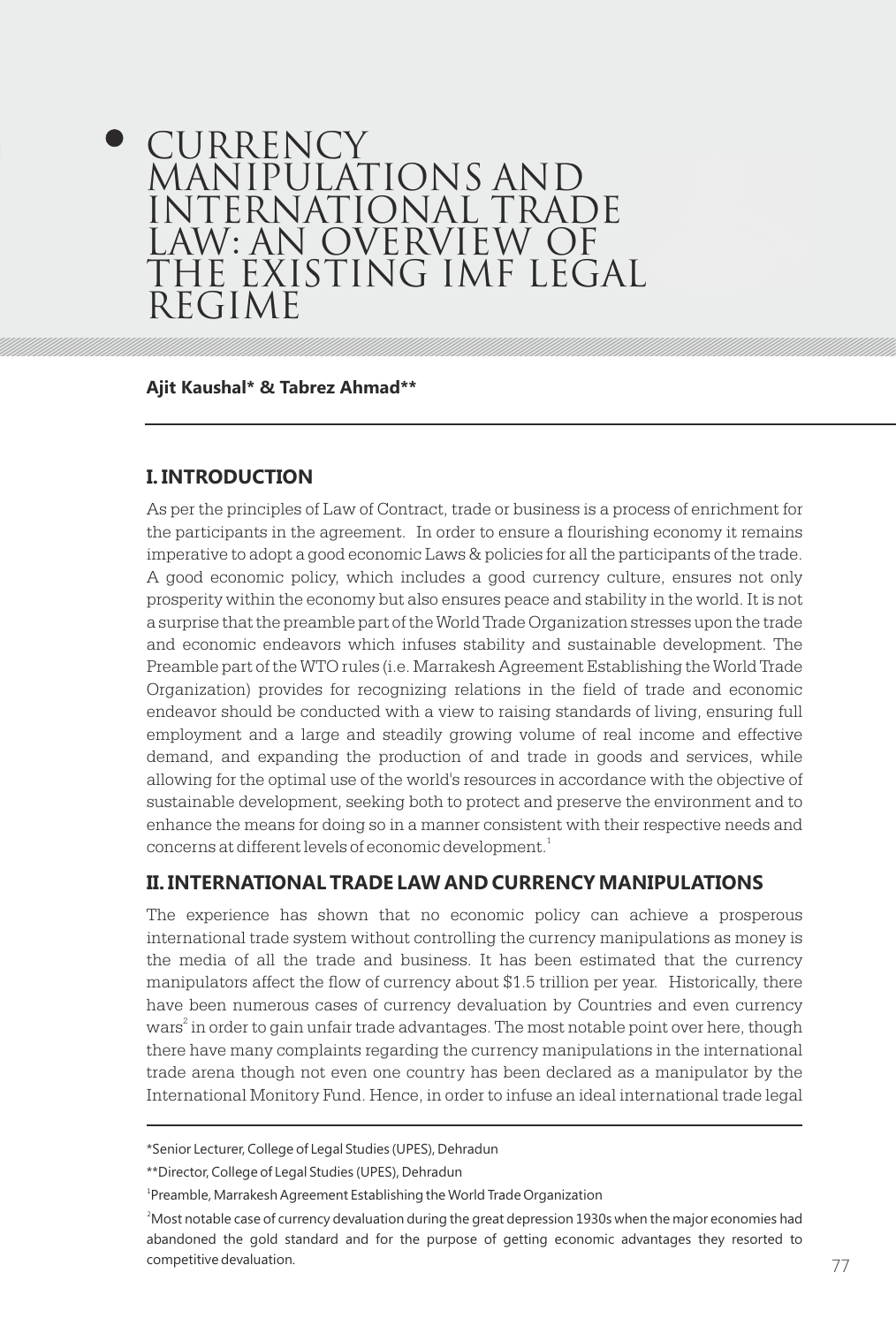regime there is a crying need to investigate the issue of currency devaluation along with its potential and real impact on the international trade.

# **III. WHAT IS A CURRENCY MANIPULATION?**

The case of currency manipulations occur when a government adopts a policy to devalue its currency to gain an unfair trade advantage over others in international trade market. The value of currency under the floating exchange rate reflects a confluence of various demand and supply factors in a currency market (in other words, like any other commodity the value of the currency is decided by the demand and supply factors in the currency market). The major factors which affect the value of the currency (in floating exchange rate regime) in the international market are current account balance, inflation rate, interest rate etc. Because of the interaction between the various demand and supply factors the currency of any country attains the 'equilibrium value' which is the actual value of the currency. When a government through various instrumentations disturbs this equilibrium value in its favour (to gain an unfair advantage in trade) this situation is known as 'currency manipulation'.

The equilibrium value of the currency may be disturbed by the acts of government or private players. To depreciate its currency the government may sell out its own currency and buy the foreign currency. On the other hand for the purpose of appreciating its currency the government may sell the foreign financial assets, like bonds, bank deposits (which are generally officially kept as reserve by the government).

In the appreciation or depreciation of the currency there is the role of private players also. For example the FIIs might be lured to invest in the country where they can get higher rate of return.<sup>3</sup> Though with regard to the currency manipulations the role of the government is more important as it can control the conduct of the private parties too and at the same time it can influence various capital control measures such as taxes or other regulatory restriction for the purpose of the private capital inflows and outflows. It should be noted that such measures (for devaluation of currency) will not give rise to a case of currency manipulation if it has been done in order to achieve a domestic financial stability. It is the mandate of the IMF which is the reflection of the generally universally acceptable norms of currency and exchange.

# **IV. CURRENCY MANIPULATIONS AND ARTICLES OF AGREEMENT (IMF): LEGAL MANDATES OF ARTICLE IV OF IMF**

The Article IV of the Articles of Agreement, International Monetary Fund deals with the issue of currency manipulations. It provides the general as well as four specific obligations for the parties. The general obligations of the parties as provided under Article IV recognizing that the essential purpose of the international monetary system is to provide a framework that facilitates the exchange of goods, services, and capital among countries, and that sustains sound economic growth, and that a principal objective is the continuing development of the orderly underlying conditions that are necessary for financial and economic stability, each member undertakes to collaborate with the Fund and other members to assure orderly exchange arrangements and to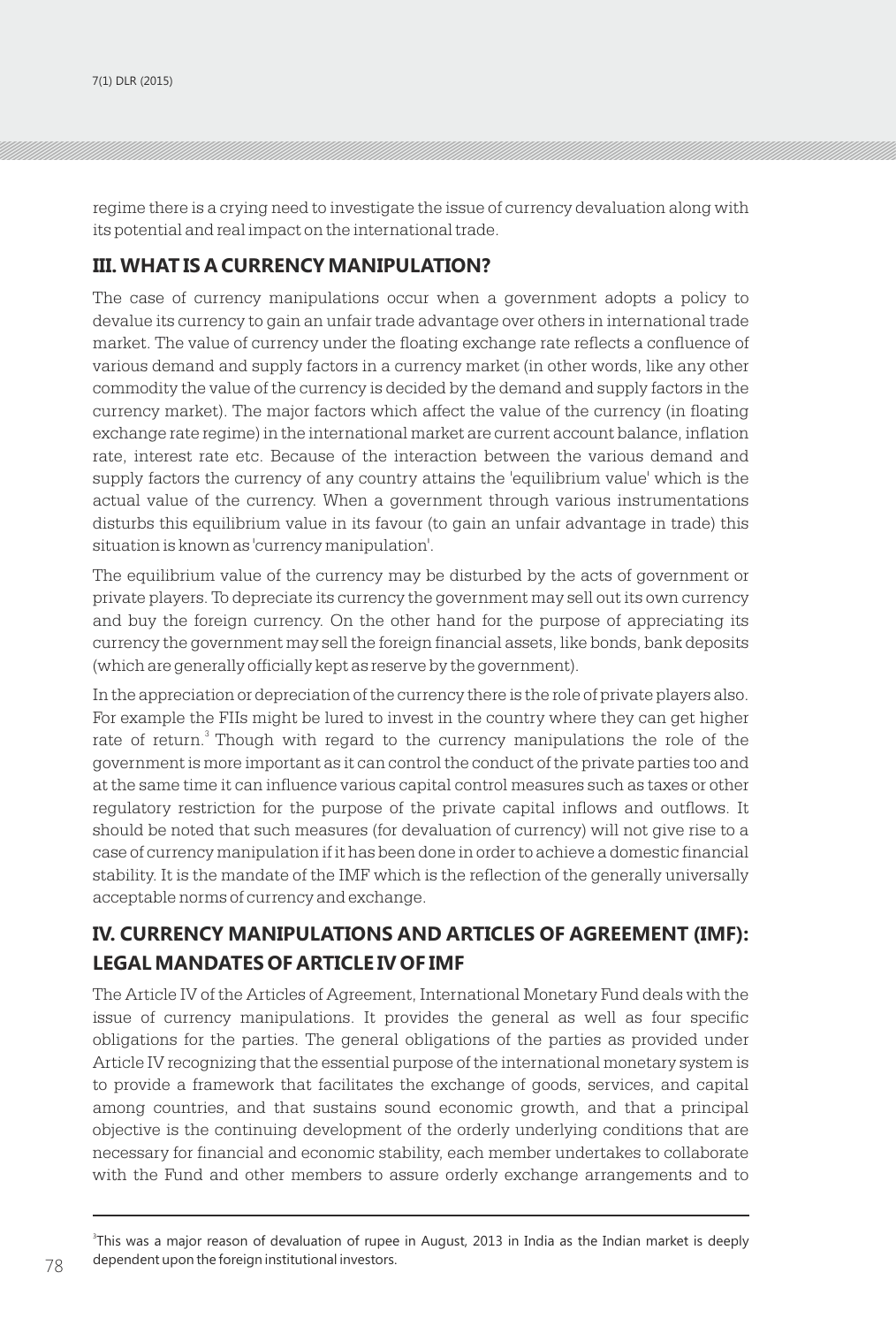4 promote a stable system of exchange rates".

The Article IV of the IMF can be conveniently divided into three parts Preamble, General <sup>5</sup> Obligations and Specific Obligations. The Preamble part (or even the Section 1 of the Article) is not obligatory in nature. It merely provides the essential guidelines which are to be observed by the member nations while doing the trade with each other.<sup>6</sup> The general obligation of the member is to collaborate with the fund and other members so that a goal of stable and orderly exchange rate in the world could be achieved. At the same time the International Monetary Fund provides the following four specific 7 obligations:

- a) Endeavour to direct its economic and financial policies towards the objective of fostering orderly economic growth with reasonable price stability, with due regard to its circumstances;
- b) Seek to promote stability by fostering orderly underlying economic and financial conditions and a monetary system that does not tend to produce erratic disruptions;
- c) Avoid manipulating exchange rates or the international monetary system in order to prevent effective balance of payments adjustment or to gain an unfair competitive advantage over other members; and
- d) Follow exchange rate policies compatible with the undertakings under this Section. The phrase "In particular, each member shall:" in Article IV links the general obligations of the members with the particular obligations. The phrase also indicates that the list of four specific obligations is not exhaustive and the general obligations are broader than the specific obligations.

#### Legal Remedies for Currency Manipulations

Currency manipulation has a very wide impact upon the international trade. The IMF regime provides the checks and balances over the exchange rate of any currency for the purpose of regulating the instances of currency manipulations. Section 2 of the IMF mandates the member nation to notify any changes in its exchange arrangements. Section 2 provides that each member shall notify the Fund, within thirty days after the date of the second amendment of this Agreement, of the exchange arrangements it intends to apply in fulfillment of its obligations under Section 1 of this Article, and shall notify the Fund promptly of any changes in its exchange arrangements. Further, Article IV, Section 1(iii) mandates that each member shall avoid

manipulating exchange rates or the international monetary system in order to prevent effective balance of payments adjustment or to gain an unfair competitive advantage over other members.

Hence, the Fund mandates the members to not to resort to any manipulative exchange rate. But at the same time it does not provide any guideline about the acts which

<sup>4</sup> Section 1 of Article IV, Articles of Agreements, IMF.

<sup>5</sup> *See Also*, IMF, Article IV of the Fund's Articles of Agreement: An Overview of the Legal Framework, at 7, Legal Department, In consultation with the Policy Development and Review Department (2006)

<sup>6</sup> The relevant part of the Preamble provides, ´Recognizing that the essential purpose of the international monetary system is to provide a framework that facilitates the exchange of goods, services, and capital among countries, and that sustains sound economic growth, and that a principal objective is the continuing development of the orderly underlying conditions that are necessary for financial and economic stability….."